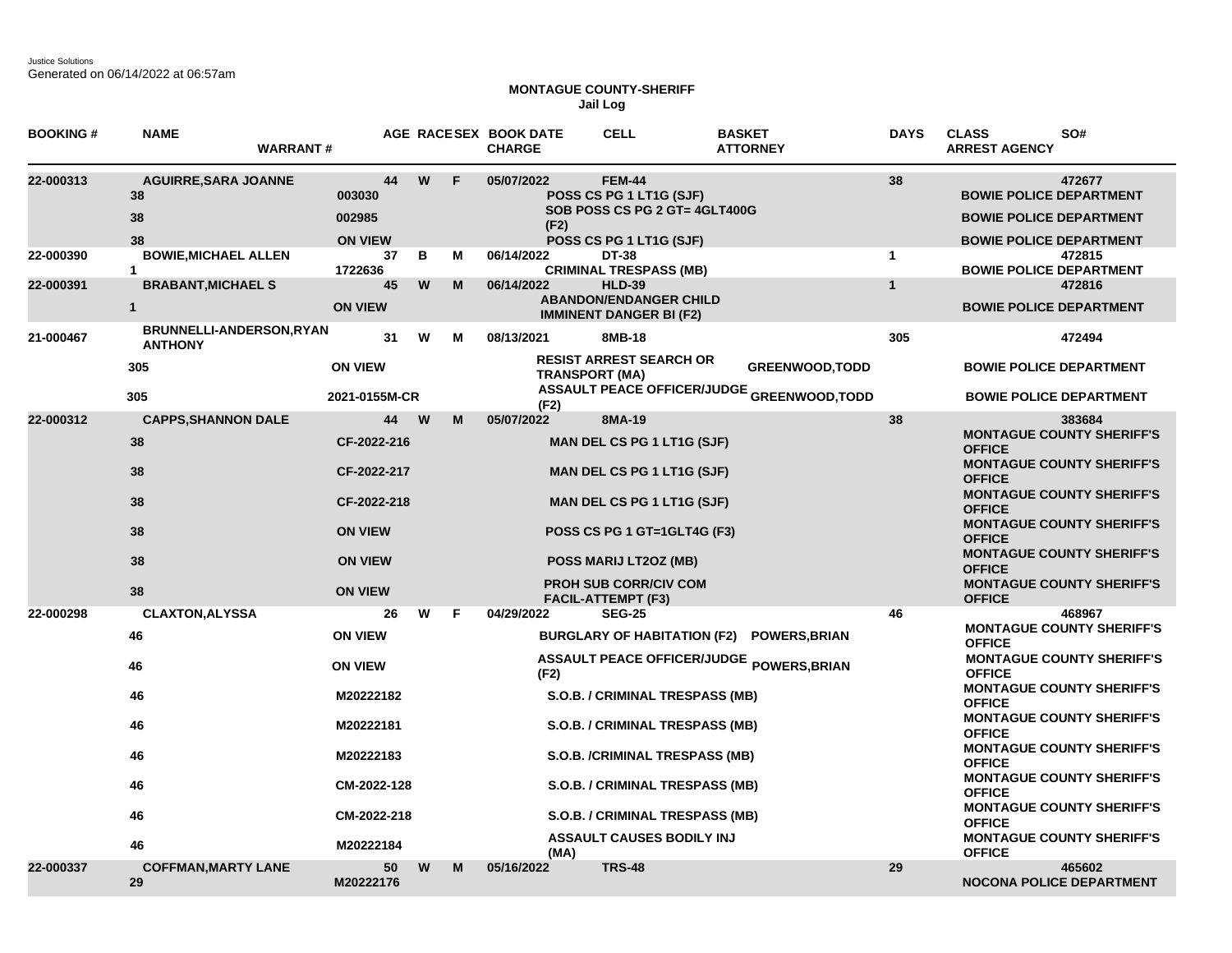|           |                                     |                     |              |    | <b>INTERFER W/EMERGENCY REQ</b><br><b>FOR ASSISTANCE (MA)</b>                                   |    |                                                                                       |
|-----------|-------------------------------------|---------------------|--------------|----|-------------------------------------------------------------------------------------------------|----|---------------------------------------------------------------------------------------|
|           | 29                                  | M20222175           |              |    | <b>TERRORISTIC THREAT OF</b><br><b>FAMILY/HOUSEHOLD (MA)</b><br><b>AGG ASSAULT</b>              |    | <b>NOCONA POLICE DEPARTMENT</b>                                                       |
|           | 29                                  | F20222690           |              |    | DATE/FAMILY/HOUSE W/WEAPON<br>(F1)                                                              |    | <b>NOCONA POLICE DEPARTMENT</b>                                                       |
|           | 29                                  | <b>ON VIEW</b>      |              |    | <b>POSS DANGEROUS DRUG (MA)</b>                                                                 |    | <b>NOCONA POLICE DEPARTMENT</b>                                                       |
| 22-000270 | <b>COOK, JAMES ROBERT</b>           | 43                  | W            | м  | 04/19/2022<br>8MA-21                                                                            | 56 | 470187                                                                                |
|           | 56                                  | F20222684           |              |    | BURGLARY OF HABITATION (F2) ROTRAMBLE, CHE                                                      |    | <b>MONTAGUE COUNTY SHERIFF'S</b><br><b>OFFICE</b>                                     |
| 22-000362 | <b>COOMER, REESE KYLE</b>           | 34                  | $\mathbf{I}$ | M  | 05/31/2022<br>8MB-18                                                                            | 14 | 472805                                                                                |
|           | 14                                  | 1722950             |              |    | THEFT PROP GT=\$750LT\$2,500<br>(MA)                                                            |    | <b>MONTAGUE COUNTY SHERIFF'S</b><br><b>OFFICE</b>                                     |
|           | 14                                  | <b>ON VIEW</b>      |              |    | <b>AGG ASSAULT W/DEADLY</b><br><b>WEAPON (F2)</b>                                               |    | <b>MONTAGUE COUNTY SHERIFF'S</b><br><b>OFFICE</b>                                     |
| 22-000215 | <b>CROUCH, JOHN MARK</b>            | 51                  | W            | м  | 03/28/2022<br>8MA-21                                                                            | 78 | 472756                                                                                |
|           | 78                                  | F20222665           |              |    | <b>FORGERY GOVT/NATIONAL</b><br><b>INST/MONEY/SECURITY (F3)</b>                                 |    | <b>MONTAGUE COUNTY SHERIFF'S</b><br><b>OFFICE</b>                                     |
|           | 78                                  | F20222666           |              |    | <b>FORGERY GOVT/NATIONAL</b><br><b>INST/MONEY/SECURITY (F3)</b>                                 |    | <b>MONTAGUE COUNTY SHERIFF'S</b><br><b>OFFICE</b>                                     |
|           | 78                                  | F22-6J4             |              |    | <b>FORGERY GOVT/NATIONAL</b><br><b>INST/MONEY/SECURITY (F3)</b><br><b>FORGERY GOVT/NATIONAL</b> |    | <b>MONTAGUE COUNTY SHERIFF'S</b><br><b>OFFICE</b><br><b>MONTAGUE COUNTY SHERIFF'S</b> |
|           | 78                                  | CR22-00138          |              |    | <b>INST/MONEY/SECURITY (F3)</b>                                                                 |    | <b>OFFICE</b>                                                                         |
| 22-000206 | <b>CRUM, DAWSON STEVE</b>           | 51                  | W            | M  | 03/25/2022<br>8MB-21                                                                            | 81 | 384561                                                                                |
|           | 81                                  | 2022-0015M-CR       |              |    | <b>SURETY OFF BOND -POSS CS PG</b><br>1 GT 1 G LT 4 G (F3)                                      |    | <b>MONTAGUE COUNTY SHERIFF'S</b><br><b>OFFICE</b>                                     |
| 22-000289 | <b>CUNNINGHAM, ROBERT EARL</b>      | 32 <sub>2</sub>     | W            | м  | 04/26/2022<br>8MB-18<br><b>MOTION TO REVOKE ASSAULT</b>                                         | 49 | 419423                                                                                |
|           | 49                                  | 2020-0096-CR        |              |    | <b>RENFRO,ZACHARY</b><br><b>FAM/HOUSE MEM IMPEDE</b><br><b>BREATH/CIRCULAT (F3)</b>             |    | <b>BOWIE POLICE DEPARTMENT</b>                                                        |
|           | 49                                  | 2021-0177M-CR       |              |    | <b>MOTION TO REVOKE POSS CS PG</b><br>$1 <$ 1G (SJF)                                            |    | <b>BOWIE POLICE DEPARTMENT</b>                                                        |
| 22-000273 | DIFFENDERFER, JAMEY WADE            | 40                  | W            | M  | 04/20/2022<br>8MB-19                                                                            | 55 | 455440                                                                                |
|           | 55                                  | <b>ON VIEW</b>      |              |    | MAN DEL CS PG 1 GT=4GLT200G<br>ROTRAMBLE, CHE<br>(F1)                                           |    | <b>MONTAGUE COUNTY SHERIFF'S</b><br><b>OFFICE</b>                                     |
|           | 55                                  | CM-2022-214         |              |    | <b>POSS DANGEROUS DRUG (MA)</b><br><b>ROTRAMBLE, CHE</b>                                        |    | <b>MONTAGUE COUNTY SHERIFF'S</b><br><b>OFFICE</b>                                     |
|           | 55                                  | CM-2022-213         |              |    | POSS CS PG 3 LT 28G (MA)<br><b>ROTRAMBLE, CHE</b>                                               |    | <b>MONTAGUE COUNTY SHERIFF'S</b><br><b>OFFICE</b><br><b>MONTAGUE COUNTY SHERIFF'S</b> |
|           | 55                                  | CM-2022-215         |              |    | POSS MARIJ LT2OZ (MB)<br><b>ROTRAMBLE, CHE</b>                                                  |    | <b>OFFICE</b><br><b>MONTAGUE COUNTY SHERIFF'S</b>                                     |
|           | 55                                  | <b>ON VIEW</b>      |              |    | POSS CS PG 1 GT=4GLT200G (F2) ROTRAMBLE, CHE                                                    |    | <b>OFFICE</b>                                                                         |
| 22-000203 | <b>DONOHUE, AMBER DISIREE</b><br>83 | 43<br>2021-0115M-CR | W            | -F | 03/23/2022<br><b>FEM-44</b><br>FTA-SOB-POSS CS PG 1 LT1G                                        | 83 | 472286<br><b>MONTAGUE COUNTY SHERIFF'S</b>                                            |
| 22-000384 | <b>FREEMAN, STEPHANIE LYNN</b>      | 41                  | W            | F. | (SJF)<br>06/10/2022<br><b>FEM-43</b>                                                            | 4  | <b>OFFICE</b><br>472397                                                               |
|           | 4                                   | <b>ON-VIEW</b>      |              |    | MAN DEL CS PG 1 GT=4GLT200G<br>(F1)                                                             |    | <b>MONTAGUE COUNTY SHERIFF'S</b><br><b>OFFICE</b>                                     |
|           |                                     | <b>ON-VIEW</b>      |              |    | <b>POSS CS PG 1 GT=4GLT200G (F2)</b>                                                            |    | <b>MONTAGUE COUNTY SHERIFF'S</b><br><b>OFFICE</b>                                     |
|           |                                     | <b>ON-VIEW</b>      |              |    | <b>TAMPER/FABRICATE PHYS EVID</b><br><b>W/INTENT TO IMPAIR (F3)</b>                             |    | <b>MONTAGUE COUNTY SHERIFF'S</b><br><b>OFFICE</b>                                     |
| 22-000285 | FRIE, WENDELL                       | 60                  | W            | М  | 04/25/2022<br>1M-46                                                                             | 50 | 468947                                                                                |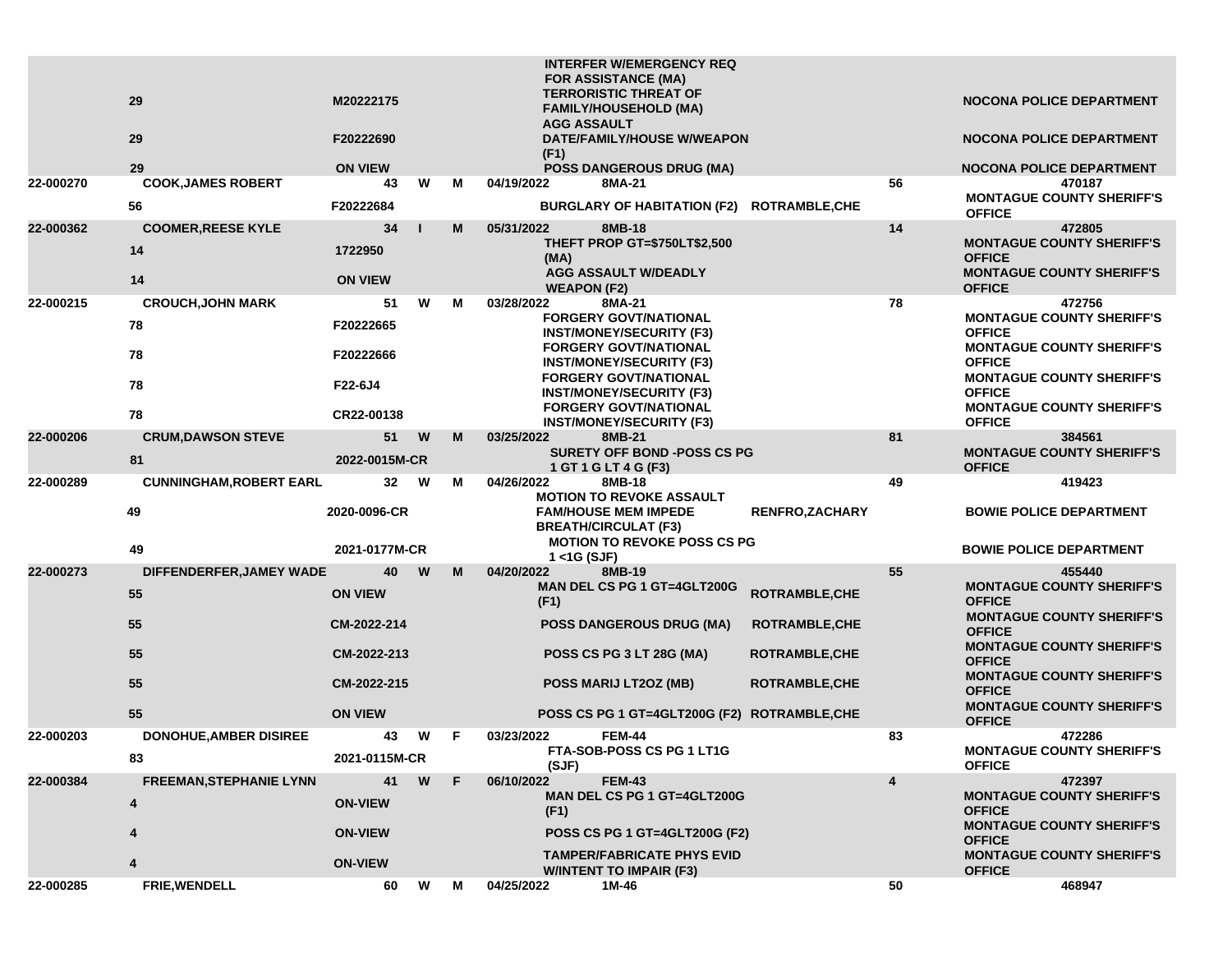|           | 50<br>50                                    | 2014-0021M-CR<br>#22-1011              |   |    | <b>MOTION TO REVOKE-POCS PG1</b><br>GT 4G LT 200G (F2)<br><b>EVADING ARREST DET W/PREV</b>                                                                    | RENFRO, ZACHARY                      |              | <b>MONTAGUE COUNTY SHERIFF'S</b><br><b>OFFICE</b><br><b>MONTAGUE COUNTY SHERIFF'S</b> |
|-----------|---------------------------------------------|----------------------------------------|---|----|---------------------------------------------------------------------------------------------------------------------------------------------------------------|--------------------------------------|--------------|---------------------------------------------------------------------------------------|
|           |                                             |                                        |   |    | <b>CONVICTION (SJF)</b>                                                                                                                                       |                                      |              | <b>OFFICE</b>                                                                         |
| 22-000363 | <b>GALE, CKIERRA RAE</b><br>14              | 39<br><b>ON VIEW</b>                   | W | F. | 05/31/2022<br><b>FEM-43</b><br><b>AGG ASSAULT W/DEADLY</b><br><b>WEAPON (F2)</b>                                                                              |                                      | 14           | 472244<br><b>MONTAGUE COUNTY SHERIFF'S</b><br><b>OFFICE</b>                           |
|           | 14                                          | 2020-0122M-CR                          |   |    | <b>MTP - ASSAULT</b><br><b>FAMILY/HOUSEHOLD MEMBER</b><br>PREV CONVIAT (F3)                                                                                   |                                      |              | <b>MONTAGUE COUNTY SHERIFF'S</b><br><b>OFFICE</b>                                     |
| 22-000393 | <b>GASTON, KASSIDY LEIGH</b><br>1           | 29<br>R210116                          | W | F. | 06/14/2022<br><b>SEG-24</b><br><b>NO FISHING LICENSE (MC)</b>                                                                                                 |                                      | $\mathbf{1}$ | 471920<br><b>BOWIE POLICE DEPARTMENT</b>                                              |
|           |                                             | R210337                                |   |    | <b>FAILURE TO APPEAR IN COURT</b><br>(MC)<br><b>FTA/SOB-POSS CS PG 1</b>                                                                                      |                                      |              | <b>BOWIE POLICE DEPARTMENT</b>                                                        |
|           |                                             | 2021-0060M-CR                          |   |    | GT=1GLT4G (F3)                                                                                                                                                |                                      |              | <b>BOWIE POLICE DEPARTMENT</b>                                                        |
| 22-000387 | <b>HAWKINS, DEREK ARLAN</b><br>$\mathbf{3}$ | 35<br>003038                           | W | M  | 06/11/2022<br>8M-16<br><b>INJURY TO A CHILD (F1)</b>                                                                                                          |                                      | 3            | 387030<br><b>BOWIE POLICE DEPARTMENT</b>                                              |
| 22-000389 | <b>HAWKINS, MICAH LAUREN</b>                | 28                                     | W | F  | 06/13/2022<br><b>SEG-23</b>                                                                                                                                   |                                      | $\mathbf{1}$ | 472814<br><b>MONTAGUE COUNTY SHERIFF'S</b>                                            |
|           | 1                                           | 003039                                 |   |    | <b>INJURY TO A CHILD (F1)</b>                                                                                                                                 |                                      |              | <b>OFFICE</b>                                                                         |
| 22-000244 | <b>HAWTHORNE, JAMES MATTHEW</b><br>68<br>68 | 32<br><b>ON-VIEW</b><br><b>ON-VIEW</b> | W | M  | 04/07/2022<br>8MB-19<br><b>PUBLIC INTOXICATION (MC)</b><br><b>ESCAPE FROM CUSTODY (MA)</b>                                                                    | <b>COLE, TIM</b>                     | 68           | 417298<br><b>NOCONA POLICE DEPARTMENT</b><br><b>NOCONA POLICE DEPARTMENT</b>          |
|           | 68                                          | <b>ON-VIEW</b>                         |   |    | <b>RESIST ARREST SEARCH OR</b><br><b>TRANSPORT (MA)</b>                                                                                                       | <b>COLE, TIM</b><br><b>COLE, TIM</b> |              | <b>NOCONA POLICE DEPARTMENT</b>                                                       |
|           | 68                                          | 2017-0169M-CR                          |   |    | <b>MTR COMM SUPERV - BURGLARY</b><br>OF HABITATION (F2)                                                                                                       |                                      |              | <b>MONTAGUE COUNTY SHERIFF'S</b><br><b>OFFICE</b>                                     |
|           | 68                                          | M20222168                              |   |    | <b>ASSAULT AGAINST ELDERLY OR</b><br><b>DISABLED INDIVIDUAL (MA)</b>                                                                                          |                                      |              | <b>MONTAGUE COUNTY SHERIFF'S</b><br><b>OFFICE</b><br><b>MONTAGUE COUNTY SHERIFF'S</b> |
|           | 68                                          | F20222680                              |   |    | AGG ASSAULT CAUSES SERIOUS COLE, TIM<br><b>BODILY INJ (F2)</b><br><b>SURETY OFF BOND - DLWI W/ PREV</b>                                                       |                                      |              | <b>OFFICE</b>                                                                         |
|           | 68                                          | M20222169                              |   |    | <b>CONVICTION/SUSPENSION W/O</b><br><b>FINANCIAL RESPONSIBILTY (MB)</b>                                                                                       |                                      |              | <b>MONTAGUE COUNTY SHERIFF'S</b><br><b>OFFICE</b>                                     |
|           | 68                                          | 2017-0171M-CR                          |   |    | <b>MTR - BURGLARY OF HABITATION</b><br>(F2)                                                                                                                   |                                      |              | <b>MONTAGUE COUNTY SHERIFF'S</b><br><b>OFFICE</b>                                     |
| 22-000338 | <b>HILL, JOHN CHRISTOPHER</b>               | 37                                     | W | м  | <b>TRS-48</b><br>05/17/2022                                                                                                                                   |                                      | 28           | 387392                                                                                |
|           | 28                                          | <b>ON-VIEW</b>                         |   |    | <b>IMPERSONATE PUBLIC SERVANT</b><br>(F3)                                                                                                                     |                                      |              | <b>BOWIE POLICE DEPARTMENT</b>                                                        |
| 22-000279 | <b>HOGUE, MASON EDWIN</b>                   | 29                                     | W | M  | 04/21/2022<br>8MB-19                                                                                                                                          |                                      | 54           | 472781                                                                                |
|           | 54                                          | <b>ON-VIEW</b>                         |   |    | <b>FAIL TO IDENTIFY GIVING</b><br><b>FALSE/FICTITIOUS INFO (MB)</b>                                                                                           | YANDELL, TRAVIS                      |              | <b>BOWIE POLICE DEPARTMENT</b>                                                        |
|           | 54                                          | <b>ON-VIEW</b>                         |   |    | UNAUTH USE OF VEHICLE (SJF)                                                                                                                                   | YANDELL, TRAVIS                      |              | <b>BOWIE POLICE DEPARTMENT</b>                                                        |
|           | 54                                          | <b>ON-VIEW</b>                         |   |    | <b>POSSESSION OF DRUG</b><br><b>PARAPHERNALIA - CLASS C (MC)</b>                                                                                              |                                      |              | <b>BOWIE POLICE DEPARTMENT</b>                                                        |
|           | 54                                          | 01-164411                              |   |    | THEFT PROP GT=\$2,500LT\$30K<br>(SJF)<br><b>CREDIT CARD OR DEBIT CARD</b><br><b>ABUSE (SJF)</b><br><b>BURGLARY OF VEHICLE (MA)</b><br>POSS CS PG 1 LT1G (SJF) | YANDELL, TRAVIS                      |              | <b>BOWIE POLICE DEPARTMENT</b>                                                        |
|           | 54                                          | 01-164567                              |   |    |                                                                                                                                                               | YANDELL, TRAVIS<br>YANDELL, TRAVIS   |              | <b>BOWIE POLICE DEPARTMENT</b>                                                        |
|           | 54<br>54                                    | 01-164719<br>003025                    |   |    |                                                                                                                                                               |                                      |              | <b>BOWIE POLICE DEPARTMENT</b><br><b>BOWIE POLICE DEPARTMENT</b>                      |
|           | 54                                          | 01-164824                              |   |    | THEFT PROP GT=\$2,500LT\$30K<br>(SJF)                                                                                                                         |                                      |              | <b>BOWIE POLICE DEPARTMENT</b>                                                        |
|           | 54<br>54                                    | 01-164876<br>W-2022-00049              |   |    | UNAUTH USE OF VEHICLE (SJF) YANDELL, TRAVIS<br>THEFT PROP GT=\$30KLT\$150K (F3)                                                                               |                                      |              | <b>BOWIE POLICE DEPARTMENT</b><br><b>BOWIE POLICE DEPARTMENT</b>                      |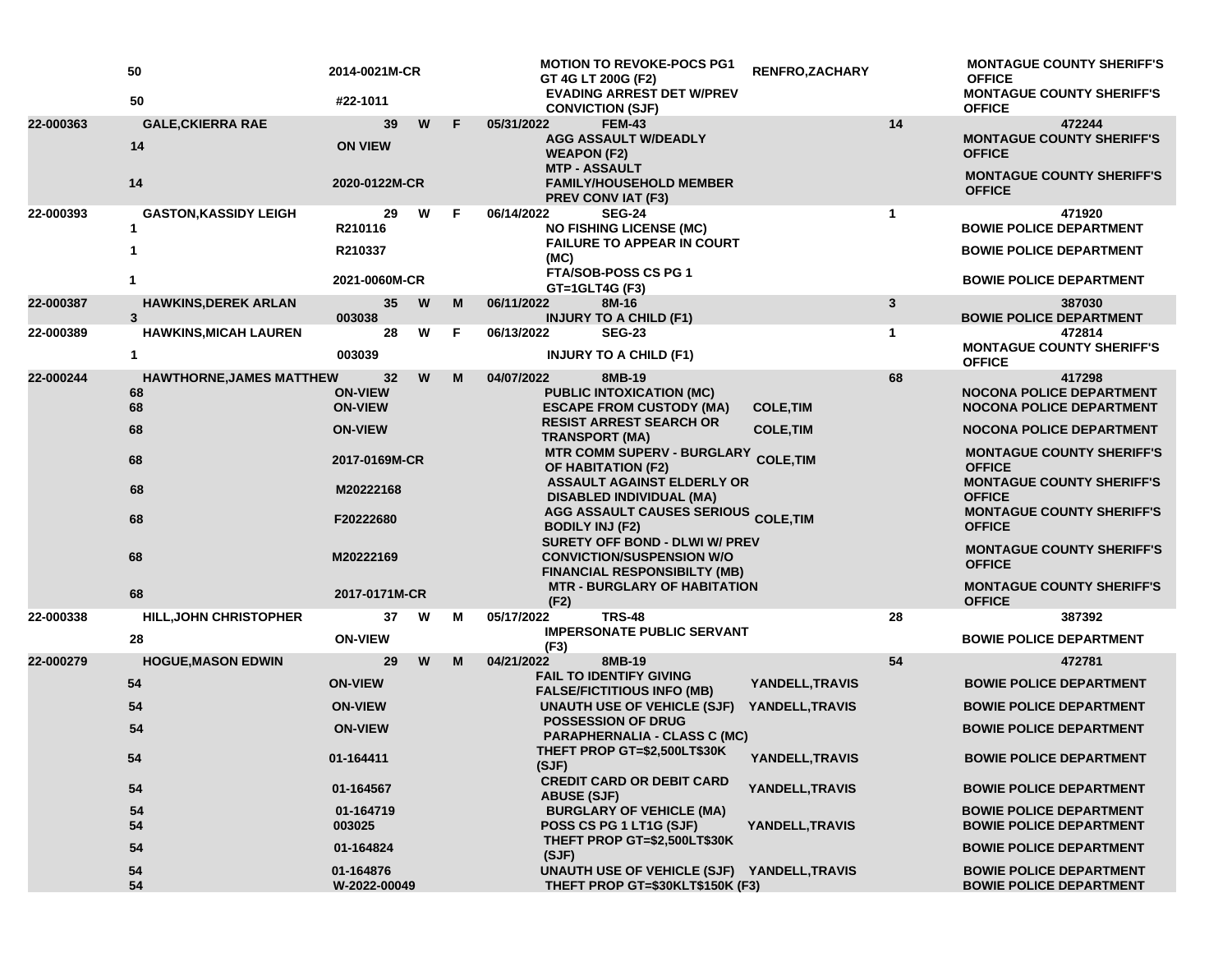| 22-000258 | <b>HUNEKE, JIMMY LEE</b>      | 25                   | W | M | 04/14/2022<br>8M-14                                                                  |                        | 61          | 469445                                                                                |
|-----------|-------------------------------|----------------------|---|---|--------------------------------------------------------------------------------------|------------------------|-------------|---------------------------------------------------------------------------------------|
|           | 61                            | CF-2022-189          |   |   | POSS OR PROMOTION OF CHILD<br><b>PORNOGRAPHY (F3)</b>                                |                        |             | <b>MONTAGUE COUNTY SHERIFF'S</b><br><b>OFFICE</b>                                     |
|           | 61                            | CF-2022-190          |   |   | <b>POSS OR PROMOTION OF CHILD</b><br><b>PORNOGRAPHY (F2)</b>                         |                        |             | <b>MONTAGUE COUNTY SHERIFF'S</b><br><b>OFFICE</b>                                     |
|           | 61                            | CF-2022-191          |   |   | <b>POSS OR PROMOTION OF CHILD</b><br>PORNOGRAPHY (F3)                                |                        |             | <b>MONTAGUE COUNTY SHERIFF'S</b><br><b>OFFICE</b>                                     |
|           | 61                            | CF-2022-192          |   |   | POSS OR PROMOTION OF CHILD<br><b>PORNOGRAPHY (F2)</b>                                |                        |             | <b>MONTAGUE COUNTY SHERIFF'S</b><br><b>OFFICE</b>                                     |
|           | 61                            | CF-2022-193          |   |   | <b>POSS OR PROMOTION OF CHILD</b><br><b>PORNOGRAPHY (F3)</b>                         |                        |             | <b>MONTAGUE COUNTY SHERIFF'S</b><br><b>OFFICE</b><br><b>MONTAGUE COUNTY SHERIFF'S</b> |
|           | 61                            | CF-2022-194          |   |   | <b>POSS OR PROMOTION OF CHILD</b><br>PORNOGRAPHY (F3)                                |                        |             | <b>OFFICE</b>                                                                         |
| 22-000349 | JOHNSTON, SHANNON CURTIS      | 41                   | W | м | 05/23/2022<br>8MA-19                                                                 |                        | 22          | 388189                                                                                |
|           | 22                            | 2022-0032M-CR        |   |   | S.O.B. / EVADING ARREST DET<br>W/VEH (F3)                                            | <b>COLE, TIM</b>       |             | <b>MONTAGUE COUNTY SHERIFF'S</b><br><b>OFFICE</b>                                     |
| 22-000388 | <b>KELLY, RONNIE JOE</b>      | 62                   | W | М | 06/13/2022<br>8M-16                                                                  |                        | $\mathbf 1$ | 388406                                                                                |
|           | $\mathbf{1}$                  | 22-3634              |   |   | <b>SOB - FAIL TO COMPLY SEX OFF</b><br>DUTY TO REG W/PREV IAT (SJF)                  |                        |             | <b>MONTAGUE COUNTY SHERIFF'S</b><br><b>OFFICE</b>                                     |
| 22-000330 | <b>KENT, WILLIAM EARL JR</b>  | 57                   | W | M | 05/13/2022<br>8MB-18                                                                 |                        | 32          | 431270                                                                                |
|           | 32                            | <b>ON VIEW</b>       |   |   | INJURY CHILD/ELDERLY/DISABLE<br><b>W/INT BODILY INJ (F3)</b>                         | <b>BARBER, MARK</b>    |             | <b>MONTAGUE COUNTY SHERIFF'S</b><br><b>OFFICE</b>                                     |
|           | 32                            | CF-2022-240          |   |   | <b>BURGLARY OF HABITATION (F2)</b>                                                   |                        |             | <b>MONTAGUE COUNTY SHERIFF'S</b><br><b>OFFICE</b>                                     |
| 22-000303 | KIMBRELL, ZACHARY TAYLUR      | 26                   | W | м | 05/03/2022<br>8MB-18<br><b>MOTION TO REVOKE COMMUNITY</b>                            |                        | 42          | 470826                                                                                |
|           | 42                            | 2017-0055M-CR        |   |   | SUPERVISION BURGLARY OF<br><b>HABITION (F2)</b><br><b>MOTION TO REVOKE COMMUNITY</b> | <b>POWERS, BRIAN</b>   |             | <b>CLAY COUNTY</b>                                                                    |
|           | 42                            | 2018-0080M-CR        |   |   | <b>SUPERVISION POSS MARIJ GT2</b><br><b>OZLT=4OZ DRUG FREE ZONE</b><br>(SJF)         | POWERS, BRIAN          |             | <b>CLAY COUNTY</b>                                                                    |
|           | 42                            | CJ-2022-240-D        |   |   | <b>CRIMINAL MISCHIEF</b><br>GT=\$100LT\$750 (MB)                                     |                        |             | <b>MONTAGUE COUNTY SHERIFF'S</b><br><b>OFFICE</b>                                     |
| 22-000212 | <b>KNOWLES, THOMAS MYRON</b>  | 34                   | W | M | 03/26/2022<br>8MB-21                                                                 |                        | 80          | 423250                                                                                |
|           | 80                            | <b>ON VIEW</b>       |   |   | <b>MAN DEL CS PG 1 GT=1GLT4G</b><br>(F2)                                             | <b>RENFRO, ZACHARY</b> |             | <b>MONTAGUE COUNTY SHERIFF'S</b><br><b>OFFICE</b>                                     |
|           | 80                            | <b>ON VIEW</b>       |   |   | <b>RESIST ARREST SEARCH OR</b><br><b>TRANSPORT (MA)</b>                              | <b>RENFRO, ZACHARY</b> |             | <b>MONTAGUE COUNTY SHERIFF'S</b><br><b>OFFICE</b>                                     |
|           | 80                            | 1707344D             |   |   | <b>POSS CS PG 1/1-B LT 1G (SJF)</b>                                                  |                        |             | <b>MONTAGUE COUNTY SHERIFF'S</b><br><b>OFFICE</b>                                     |
|           | 80                            | F20222675            |   |   | <b>FAIL TO COMPLY SEX OFF DUTY</b><br>TO REG LIFE/90 DAY (F2)                        | RENFRO, ZACHARY,       |             | <b>MONTAGUE COUNTY SHERIFF'S</b><br><b>OFFICE</b>                                     |
| 22-000354 | <b>LEMONS, DANIEL DEWAYNE</b> | 36                   | W | м | 05/23/2022<br>8MA-18                                                                 |                        | 22          | 444371                                                                                |
|           | 22                            | <b>ON VIEW</b>       |   |   | POSS CS PG 1 GT=200GLT400G<br>(F1)                                                   |                        |             | <b>MONTAGUE COUNTY SHERIFF'S</b><br><b>OFFICE</b>                                     |
| 22-000291 | <b>LOWERY, MELISSA LYNN</b>   | 41                   | W | F | 04/27/2022<br><b>FEM-43</b>                                                          |                        | 48          | 469767                                                                                |
|           | 48                            | 0500067095           |   |   | <b>CAPIAS - UNAUTHORIZED</b><br><b>BURNING (MC)</b><br><b>CAPIAS - UNAUTHORIZED</b>  |                        |             | <b>BOWIE POLICE DEPARTMENT</b>                                                        |
|           | 48                            | 0500066851           |   |   | <b>BURNING (MC)</b>                                                                  |                        |             | <b>BOWIE POLICE DEPARTMENT</b>                                                        |
|           | 48<br>48                      | 0500067332<br>003021 |   |   | <b>UNAUTHORIZED BURNING (MC)</b><br>ARSON (F2)                                       | <b>JORDAN, COLLIN</b>  |             | <b>BOWIE POLICE DEPARTMENT</b><br><b>BOWIE POLICE DEPARTMENT</b>                      |
| 22-000352 | <b>MCMAHON, JEFFREY WAYNE</b> | 47                   | W | м | 8MB-21<br>05/23/2022                                                                 |                        | 22          | 469018                                                                                |
|           | 22                            | <b>ON VIEW</b>       |   |   | MAN DEL CS PG 1 GT=1GLT4G (F2)                                                       |                        |             | <b>MONTAGUE COUNTY SHERIFF'S</b><br><b>OFFICE</b>                                     |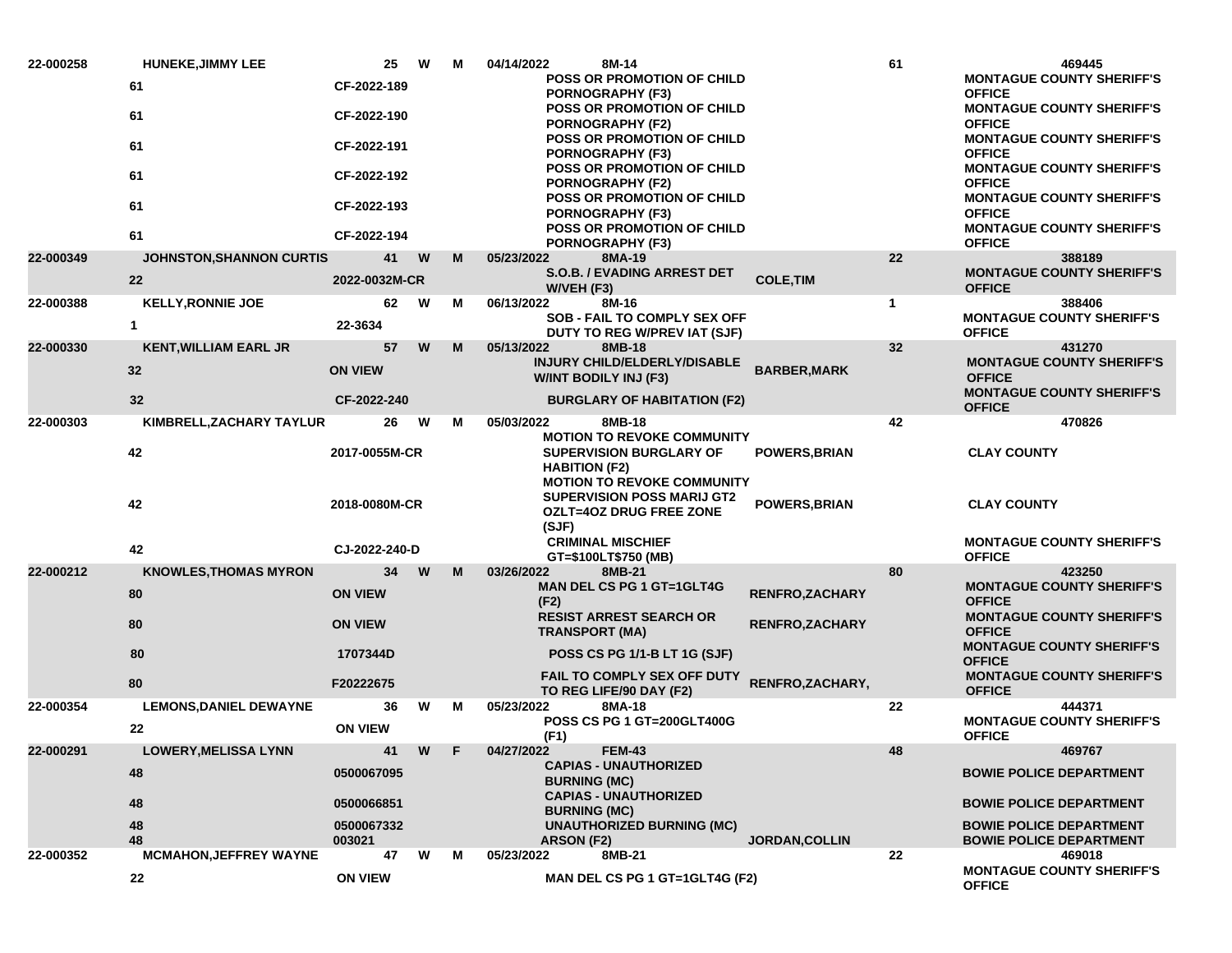|           | 22                              | <b>ON VIEW</b>      |          |    | <b>POSS CS PG 1 GT=4GLT200G (F2)</b>                                                |                        |     | <b>MONTAGUE COUNTY SHERIFF'S</b><br><b>OFFICE</b> |
|-----------|---------------------------------|---------------------|----------|----|-------------------------------------------------------------------------------------|------------------------|-----|---------------------------------------------------|
|           | 22                              | 05-23-2022-05038606 |          |    | <b>PAROLE VIOLATION-BLUE</b><br><b>WARRANT()</b>                                    |                        |     | <b>MONTAGUE COUNTY SHERIFF'S</b><br><b>OFFICE</b> |
| 22-000366 | <b>MITCHELL, ROBERT NEIL</b>    | 36                  | W        | M  | 8MA-18<br>06/02/2022                                                                |                        | 12  | 472250                                            |
|           | 12                              | <b>ON VIEW</b>      |          |    | <b>ASSAULT CAUSES BODILY</b><br><b>INJURY FAMILY MEMBER (MA)</b>                    |                        |     | <b>MONTAGUE COUNTY SHERIFF'S</b><br><b>OFFICE</b> |
| 22-000383 | <b>MONEY, WESLEY FRANKLIN</b>   | 25                  | W        | м  | 06/10/2022<br>8MA-19                                                                |                        | 4   | 471337                                            |
|           | 4                               | <b>ON VIEW</b>      |          |    | <b>EVADING ARREST DETENTION</b><br>(MA)                                             |                        |     | <b>MONTAGUE COUNTY SHERIFF'S</b><br><b>OFFICE</b> |
|           | 4                               | <b>ON VIEW</b>      |          |    | POSS CS PG 1 GT=4GLT200G (F2)                                                       |                        |     | <b>MONTAGUE COUNTY SHERIFF'S</b><br><b>OFFICE</b> |
| 22-000351 | <b>MORGAN, THOMAS JEFFERSON</b> | 22                  | W        | M  | 05/23/2022<br>8M-14                                                                 |                        | 22  | 472801                                            |
|           | 22                              | 003035              |          |    | INJURY CHILD/ELDERLY/DISABLE<br><b>W/INT SBI/MENTAL (F1)</b>                        | <b>RENFRO,ZACHARY</b>  |     | <b>MONTAGUE COUNTY SHERIFF'S</b><br><b>OFFICE</b> |
| 22-000022 | <b>NEISS, JERRY ALAN</b>        | 35                  | W        | м  | 01/12/2022<br>8M-16                                                                 |                        | 153 | 464970                                            |
|           | 153                             | F20212625           |          |    | <b>FAIL TO COMPLY SEX OFF DUTY</b><br>TO REG LIFE/ANNUAL (F3)                       | JORDAN, COLLIN         |     | <b>MONTAGUE COUNTY SHERIFF'S</b><br><b>OFFICE</b> |
| 22-000216 | <b>NEWSOME, SONIA DANN</b>      | 46                  | W        | F  | 03/28/2022<br><b>FEM-43</b>                                                         |                        | 78  | 472757                                            |
|           | 78                              | F20222667           |          |    | <b>FORGERY GOVT/NATIONAL</b><br><b>INST/MONEY/SECURITY (F3)</b>                     | <b>MARSH, LEE ANN</b>  |     | <b>MONTAGUE COUNTY SHERIFF'S</b><br><b>OFFICE</b> |
|           | 78                              | F20222668           |          |    | <b>FORGERY GOVT/NATIONAL</b><br><b>INST/MONEY/SECURITY (F3)</b>                     | Marsh, Lee Ann         |     | <b>MONTAGUE COUNTY SHERIFF'S</b><br><b>OFFICE</b> |
| 22-000243 | <b>OWENS, ANGELA MICHELLE</b>   | 37                  | W        | F. | 04/06/2022<br><b>FEM-44</b>                                                         |                        | 69  | 458568                                            |
|           |                                 |                     |          |    | <b>FAILURE TO APPEAR DECLARING</b>                                                  |                        |     | <b>MONTAGUE COUNTY SHERIFF'S</b>                  |
|           | 69                              | 2021-0040M-CR       |          |    | <b>BOND INSUFFICIENT UNAUTH USEROTRAMBLE, CHE</b><br>OF VEHICLE (SJF)               |                        |     | <b>OFFICE</b>                                     |
|           |                                 |                     |          |    | <b>FAILURE TO APPEAR-DECLARING</b>                                                  |                        |     | <b>MONTAGUE COUNTY SHERIFF'S</b>                  |
| 69        |                                 | 2021-0067M-CR       |          |    | <b>BOND INSUFFICIENT- POSS CS PG ROTRAMBLE, CHE</b><br>1 LT 1 G DRUG FREE ZONE (F3) |                        |     | <b>OFFICE</b>                                     |
|           | 69                              | 2021FW003085        |          |    | POSS CS PG 1 GT=1GLT4G (F3)                                                         | <b>CUMMINGS, ERICK</b> |     | <b>MONTAGUE COUNTY SHERIFF'S</b><br><b>OFFICE</b> |
| 21-000266 | <b>SANDERS, LANE JOSEPH</b>     | 25                  | <b>W</b> | M  | 05/07/2021<br>2M-11                                                                 |                        | 403 | 471332                                            |
|           | 403                             | 2020-0133M-CR       |          |    | <b>MTP - POSS CS PG 1</b><br>GT=4GLT200G (F2)                                       | <b>WILLIAMS, ROGER</b> |     | <b>BOWIE POLICE DEPARTMENT</b>                    |
|           | 403                             | 2020-0134M-CR       |          |    | <b>MTP - EVADING ARREST</b><br><b>DETENTION W/VEH OR</b>                            | Williams, Roger        |     | <b>BOWIE POLICE DEPARTMENT</b>                    |
|           |                                 |                     |          |    | <b>WATERCRAFT (SJF)</b>                                                             |                        |     |                                                   |
|           | 403                             | <b>ON VIEW</b>      |          |    | <b>RESIST ARREST SEARCH OR</b>                                                      | Williams, Roger        |     | <b>BOWIE POLICE DEPARTMENT</b>                    |
| 22-000257 | <b>SNIDER, KENNETH CHARLES</b>  | 44                  | W        | м  | <b>TRANSPORT (MA)</b><br>04/14/2022<br><b>TRS-48</b>                                |                        | 61  | 392980                                            |
|           | 61                              | 2018-0219M-CR       |          |    | MTR - POSS CS PG 1 LT1G (SJF) RENFRO,ZACHARY                                        |                        |     | <b>MONTAGUE COUNTY SHERIFF'S</b><br><b>OFFICE</b> |
|           | 61                              | 003020              |          |    | <b>SOB-POSS MARIJ LT2OZ (MB)</b>                                                    | <b>RENFRO, ZACHARY</b> |     | <b>MONTAGUE COUNTY SHERIFF'S</b><br><b>OFFICE</b> |
|           | 61                              | <b>ON VIEW</b>      |          |    | POSS CS PG 1 LT1G DRUG FREE<br>RENFRO, ZACHARY<br>ZONE (F3)                         |                        |     | <b>MONTAGUE COUNTY SHERIFF'S</b><br><b>OFFICE</b> |
|           | 61                              | <b>ON VIEW</b>      |          |    | <b>DRIVING W/LIC INV W/PREV</b><br><b>CONV/SUSP/W/O FIN RES (MB)</b>                |                        |     | <b>MONTAGUE COUNTY SHERIFF'S</b><br><b>OFFICE</b> |
| 22-000368 | <b>SPRAGUE, NICK TYLER</b>      | 30                  | W        | M  | 06/02/2022<br>8MB-19                                                                |                        | 12  | 472123                                            |
|           | 12                              | 20-110              |          |    | <b>SOB-DRIVING WHILE LICENSE</b><br><b>SUSPENDED/INVALID (MB)</b>                   | <b>COLE, TIM</b>       |     | <b>MONTAGUE COUNTY SHERIFF'S</b><br><b>OFFICE</b> |
| 22-000026 | <b>STEWART, SILVER SHADOW</b>   | 25                  | W        | М  | 01/14/2022<br>1M-47                                                                 |                        | 151 | 469271                                            |
|           | 151                             | <b>ON VIEW</b>      |          |    | <b>MAN DEL CS PG 2 OR 2-A</b>                                                       | <b>JORDAN, COLLIN</b>  |     | <b>MONTAGUE COUNTY SHERIFF'S</b>                  |
|           | 151                             | <b>ON VIEW</b>      |          |    | GT=4GLT400G (F1)<br>POSS MARIJ GT4OZLT=5LBS (SJF) JORDAN, COLLIN                    |                        |     | <b>OFFICE</b>                                     |